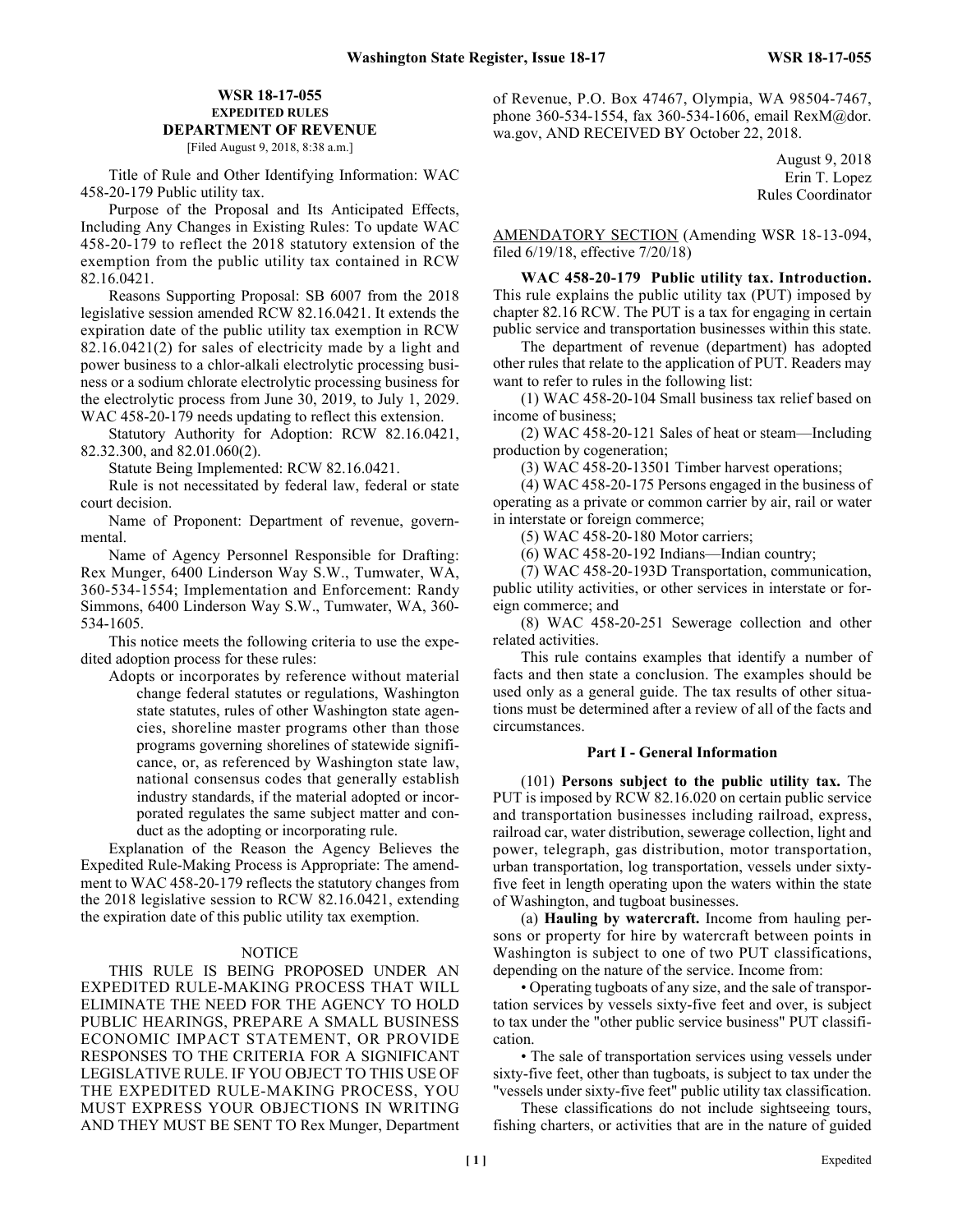tours where the tour may include some water transportation. Persons engaged in providing tours should refer to WAC 458-20-258, Travel agents and tour operators.

(b) **Other businesses subject to the public utility tax.** The PUT also applies to any other public service business subject to control by the state, or having the powers of eminent domain, or any business declared by the legislature to be of a public service nature, unless the activity is subject to tax under chapter 82.04 RCW, Business and occupation (B&O) tax.

(i) The phrase "subject to control by the state" means control by the utilities and transportation commission or any other state agency required by law to exercise control of a business of a public service nature regarding rates charged or services rendered. Examples of other public service businesses include, but are not limited to: Airplane transportation, boom, dock, ferry, pipeline, toll bridge, water transportation, and wharf businesses. RCW 82.16.010.

(ii) Persons engaged in the same business activities as the businesses described above are subject to the PUT even if they are not publicly recognized as providing that type of service or the amount of income from these activities is not substantial. For example, an industrial manufacturing company that owns and operates a well, and that sells a relatively small amount of water to its wholly owned subsidiary, is subject to the PUT as a water distribution business on its sales of water.

(c) **Are amounts derived from interest and penalties taxable?** Amounts charged to customers as interest or penalties are generally subject to the service and other activities B&O tax. This includes interest charged for failure to timely pay for utility services or for incidental services. Incidental services include for example meter installation or other activities which are performed prior to the customer receiving utility services. Any interest or penalty resulting from the failure to timely pay a local improvement district or utility local improvement district assessment is not subject to public utility or B&O taxes.

(102) **Tax rates and measure of tax.** The rates of tax for each business activity subject to the PUT are imposed under RCW 82.16.020 and set forth on appropriate lines of the state public utility tax addendum for the excise tax return. The measure of the PUT is the gross income of the business. The term "gross income" means the value proceeding or accruing from the performance of the particular public service or transportation business involved, including operations incidental to that business. No deduction may be taken on account of the cost of the commodity furnished or sold, the cost of materials used, labor costs, interest, discounts, delivery costs, taxes, or any other expense whatsoever paid or accrued, nor on account of losses. RCW 82.16.010(3).

(103) **Persons subject to public utility tax may also be subject to B&O tax.** The B&O tax does not apply to any business activities for which PUT is specifically imposed, including amounts derived from activities for which a deduction from the PUT is available under RCW 82.16.050. RCW 82.04.310(1). However, many persons engaged in business activities subject to the PUT are also engaged in other business activities subject to B&O tax.

For example, a gas distribution company operating a system for the distribution of natural gas for sale may also make retail sales of gas appliances. The gas distribution company is subject to the PUT on its distribution of natural gas to consumers. It is also subject to retailing B&O tax and must collect and remit retail sales tax on its retail sales of gas appliances. Repairs of customer owned appliances are also a retailing activity subject to retail sales tax.

In distinguishing gross income taxable under the PUT from gross income taxable under the B&O tax, the department is guided by the uniform system of accounts established for the specific type of utility concerned. Because of differences in the uniform systems of accounts established for various types of utility businesses, such guides are not controlling for the purposes of classifying revenue under the Revenue Act.

# (104) **Charges for service connections, line extensions, and other similar services.**

(a) For existing customers, amounts derived from services that are incidental to a public utility activity are subject to PUT. Thus, amounts received for the following are subject to PUT:

(i) Service connection, start-up, and testing fees;

(ii) Charges for line extensions, repairs, raisings, and/or drops;

(iii) Meter or pole replacement;

(iv) Meter reading or load factor charges; and

(v) Connecting or disconnecting.

(b) For new customers, amounts received for any of the services noted above in Part (104)(a) of this rule are subject to service and other activities B&O tax.

A "new customer" is a customer who previously has not received the utility service at the location. For example, a customer of a water distribution company who currently receives water at a residence and constructs a new residence at a different location is considered a "new customer" with respect to any meter installation services performed at the new residence, until the customer actually receives water at that location. It is immaterial that this customer may be receiving water at the old residence. The charge for installing the meter for this customer at the new location is subject to service and other activities B&O tax.

(105) **Contributions of equipment or facilities.** Contributions to a utility business in the form of equipment or facilities are not considered income to the utility business, if the contribution is a condition of receiving service.

(a) **Example 1.** An industrial customer purchases and pays sales tax on transformers it installs. The customer then provides the transformers to a public utility district as a condition of receiving future service. The public utility district is not subject to the PUT or B&O tax on the receipt of the transformers. Use tax is not owed by the utility district as the customer paid sales tax at the time of purchase.

(b) **Example 2.** For a water or sewerage collection business, the value of pipe, valves, pumps, or similar items provided by a developer for purposes of servicing the developed area is likewise not subject to PUT or B&O tax.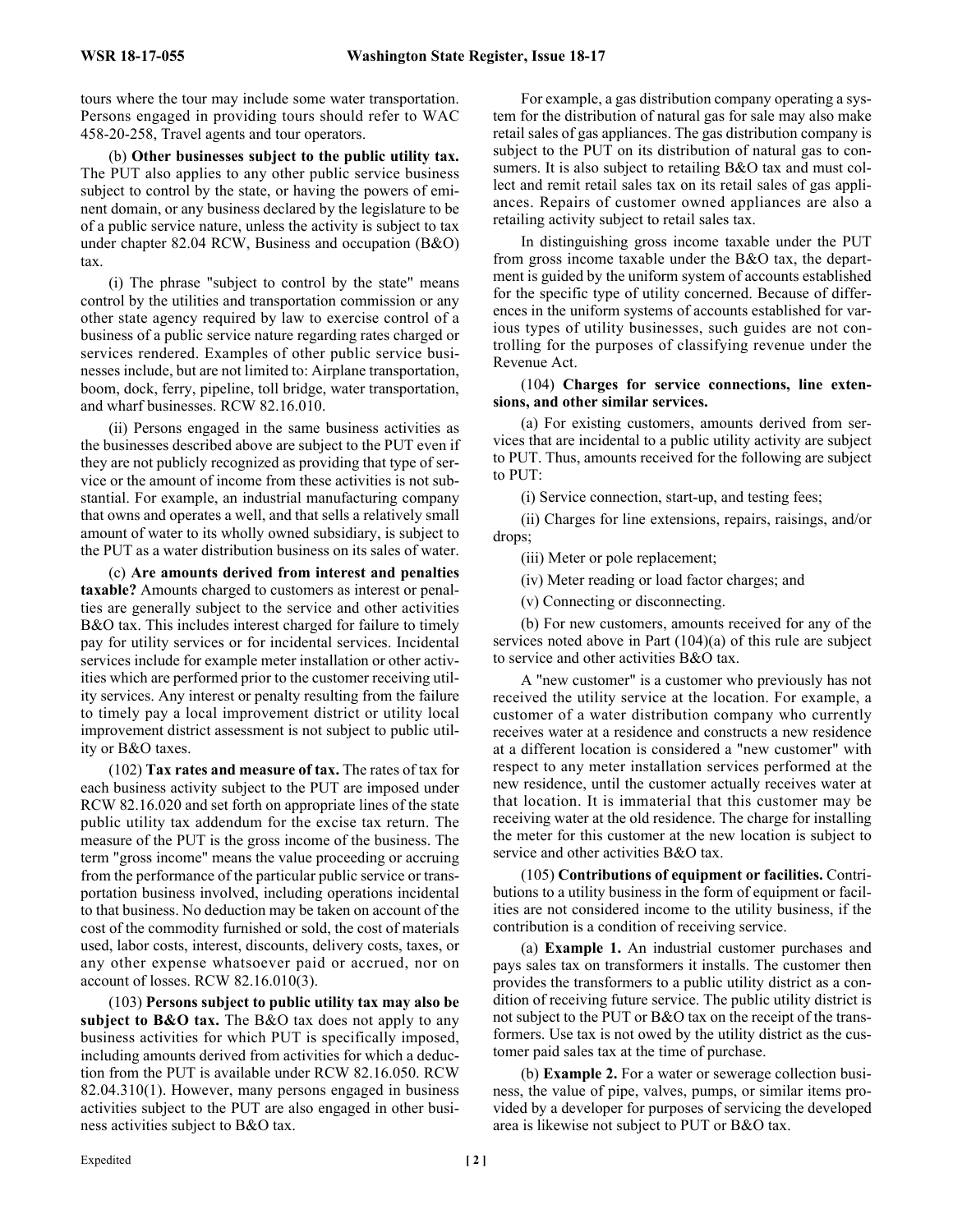### **Part II - Exemptions, Deductions, and Nontaxable Receipts**

(201) **Exemptions.** This subsection describes PUT exemptions. Also see subsections in this rule that discuss specific utilities.

(a) **Income exemption.** Persons subject to the PUT are exempt from the payment of the tax if their taxable income from utility activities does not meet a minimum threshold. RCW 82.16.040. For detailed information about this exemption, refer to WAC 458-20-104, Small business tax relief based on income of business.

(b) **Ride sharing.** RCW 82.16.047 exempts amounts received in the course of commuter ride sharing or ride sharing for persons with special transportation needs in accordance with RCW 46.74.010. For detailed information about this exemption, refer to WAC 458-20-261, Commute trip reduction incentives.

(c) **State route number 16.** RCW 82.16.046 exempts amounts received from operating state route number 16 corridor transportation systems and facilities constructed and operated under chapter 47.46 RCW.

(202) **Deductions.** In general, costs of doing business are not deductible under the PUT. However, RCW 82.16.050 provides for limited deductions. This subsection describes a number of those deductions. The deductible amounts should be included in the gross income reported on the state public utility tax addendum for the excise tax return and then deducted on the deduction detail page to determine the amount of taxable income. Deductions taken but not identified on the appropriate deduction detail page may be disallowed. Also see Parts III and IV of this rule, which identify additional deductions available to power and light, gas distribution, and water distribution businesses.

(a) **Cash discounts.** The amount of cash discount actually taken by the purchaser or customer is deductible under RCW 82.16.050(4).

(b) **Credit losses.** The amount of credit losses actually sustained by taxpayers whose regular books of account are kept on an accrual basis is deductible under RCW 82.16.050(5). For additional information regarding credit losses see WAC 458-20-196, Bad debts.

(c) **Taxes.** Amounts derived by municipally owned or operated public service businesses directly from taxes levied for their support are deductible under RCW 82.16.050(1). However, service charges that are spread on the property tax rolls and collected as taxes are not deductible.

Local improvement district and utility local improvement district assessments, including interest and penalties on such assessments, are not income because they are exercises of the jurisdiction's taxing authority. These assessments may be composed of a share of the costs of capital facilities, installation labor, connection fees, etc.

(d) **Prohibitions imposed by federal law or the state or federal constitutions.** Amounts derived from business that the state is prohibited from taxing under federal law or the state or federal constitutions are deductible under RCW 82.16.050(6).

(e) **Sales of commodities for resale.** Amounts derived from the sale of commodities to persons in the same public service business as the seller, for resale within this state, are deductible under RCW 82.16.050(2). This deduction is allowed only with respect to water distribution, gas distribution, or other public service businesses that furnish water, gas, or any other commodity in the performance of a public service business. For example, income from the sale of natural gas by a gas distributing company to natural gas companies located in Washington, who resell the gas to their customers, is deductible from the gas distributing company's gross income.

(f) **Services furnished jointly.** In general, costs of doing business are not deductible under the PUT. However, RCW 82.16.050(3) allows a deduction for amounts actually paid by a taxpayer to another person taxable under the PUT as the latter's portion of the consideration due for services furnished jointly by both, provided the full amount paid by the customer for the service is received by the taxpayer and reported as gross income subject to the PUT. The services must be furnished jointly by both the taxpayer and another person taxable under the PUT.

**Example 1.** Manufacturing Company hires ABC Transport (ABC) to haul goods from Tacoma to a manufacturing facility in Bellingham. ABC subcontracts part of the haul to XYZ Freight (XYZ) and has XYZ haul the goods from Tacoma to Everett, where the goods are loaded into ABC's truck and transported to Bellingham. Assuming all other requirements of the deduction are met, ABC may deduct the payments it makes to XYZ from its gross income as XYZ's portion of the consideration paid by Manufacturing Company for transportation services furnished jointly by both ABC and XYZ. See WAC 458-20-180 for additional information on motor carriers.

**Example 2.** Dakota Electricity Generator (DEG) sells electricity to Mod Industrial Firm (MIF). DEG hires Wheeler  $#1$  to transmit the electricity from DEG to MIF. Wheeler  $#1$ subcontracts a portion of the transmission service to Wheeler #2.

• Wheeler #1 and Wheeler #2 are jointly furnishing transmission services to DEG. Assuming all other requirements of the deduction are met, Wheeler #1 may claim a "services jointly provided" deduction in the amount paid to Wheeler #2.

• DEG may not claim a "services jointly provided" deduction for the amount DEG paid Wheeler #1. DEG and Wheeler #1 are *not* jointly furnishing a service to MIF. DEG is selling electricity to MIF, and Wheeler #1 is selling transmission services to DEG.

**Example 3.** City A's water department purchases water from City B's water department. City A sells the water to its customers. City A may not take a deduction for its payment to City B's water department as "services jointly provided." The sale of water by City A to its customers is not a service jointly provided to City A's customers by both City A and City B.

City B, however, may take a deduction under RCW 82.16.050(2) for its sales of water to City A since this is a sale of commodities to a person in the same public service business, for resale within this state.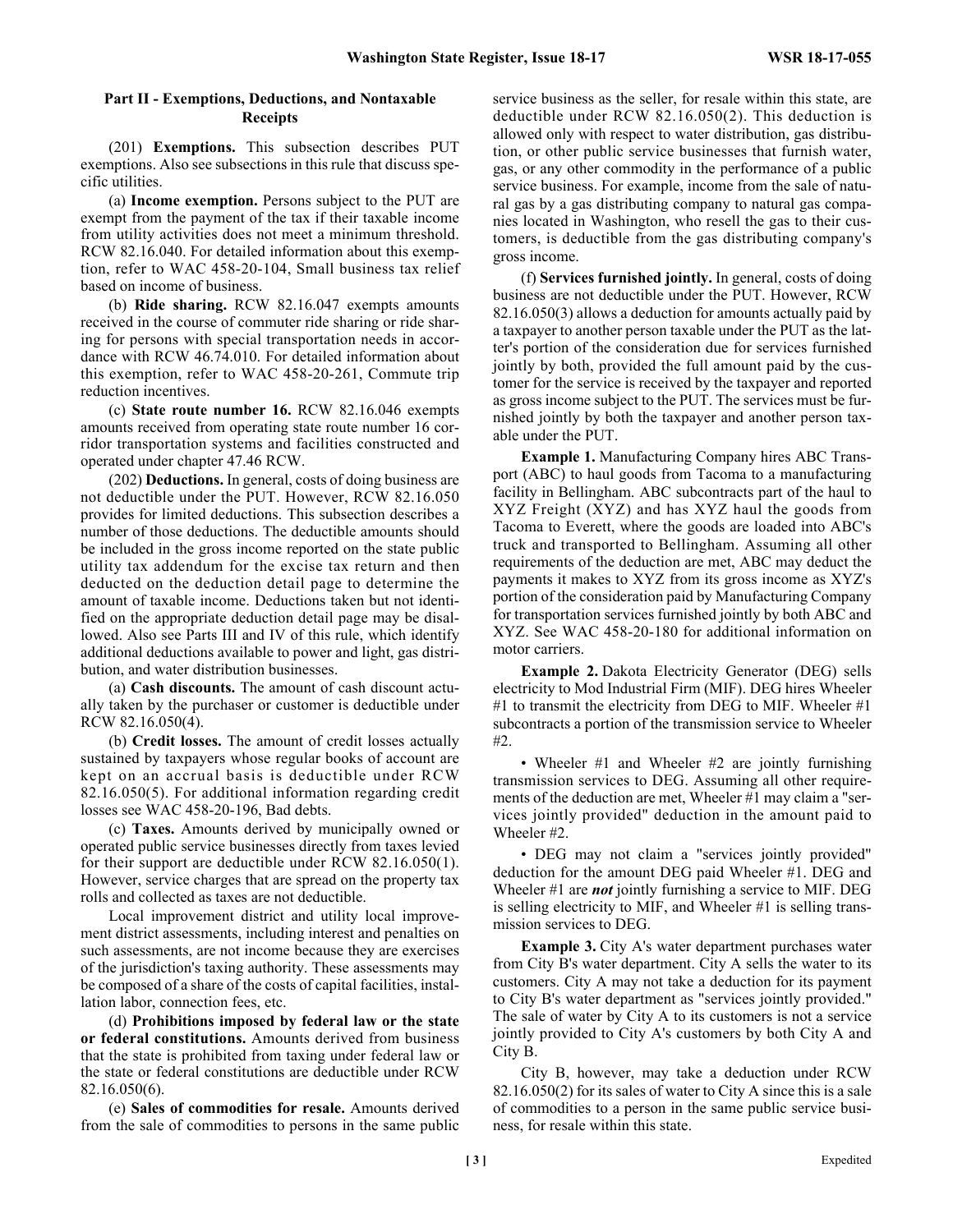(203) **Nontaxable amounts.** The following amounts are not considered taxable income.

(a) **Insurance claim amounts.** Amounts received from insurance companies in payment of losses, which are distinguishable from amounts received to settle contract payment disagreements.

(b) **Payment of damages.** Amounts received from individuals and others in payment of damages caused by them to the utility's plant or equipment.

(c) **Amounts from eminent domain proceedings or governmental action.** Amounts received as compensation for compensatory or involuntary taking of facilities of a public utility, by the exercise of eminent domain or governmental action, are considered liquidated damages.

# **Part III - Light and Power Business**

(301) **Light and power business.** Public utility tax is imposed by RCW 82.16.020 on gross income from providing light and power services. Light and power business means the business of operating a plant or system for the generation, production or distribution of electrical energy for hire or sale. RCW 82.16.010.

(302) **Requirements for light and power businesses.** RCW 82.16.090 requires that customer billings issued by light and power businesses serving more than twenty thousand customers include the following information:

(a) The rates and amounts of taxes paid directly by the customer on products or services rendered by such business; and

(b) The rate, origin, and approximate amount of each tax levied on the revenue of such business which has been added as a component of the amount charged to the customer. This does not include taxes levied by the federal government or taxes levied under chapters 54.28, 80.24, or 82.04 RCW.

(303) **Wheeling of electricity.** "Wheeling of electricity" is the activity of delivering or distributing electricity owned by others using power lines and equipment of the person doing the wheeling. Income from wheeling electricity is subject to the PUT.

(304) **Exchanges of electricity by light and power businesses.** There is no specific exemption that applies to an "exchange" of electrical energy or its rights. However, exchanges of electrical energy between light and power businesses qualify for deduction in computing the PUT as sales of power to another light and power business for resale. RCW 82.16.050(11). An exchange is a transaction that is considered to be a sale and involves a delivery or transfer of energy or its rights by one party to another for which the second party agrees, subject to the terms and conditions of the agreement, to deliver electrical energy at the same or another time. Examples of deductible exchange transactions include, but are not limited to, the following:

(a) The exchange of electric power for electric power between one light and power business and another light and power business;

(b) The transmission of electric power by one light and power business to another light and power business pursuant to the agreement for coordination of operations among power systems of the Pacific Northwest executed as of September 15, 1964;

(c) The acquisition of electric power by the Bonneville Power Administration (BPA) for resale to its Washington customers in the light and power business;

(d) The residential exchange of electric power entered into between a light and power business and the administrator of the BPA pursuant to the Pacific Northwest Electric Power Planning and Conservation Act, P.L. 96-501, Sec. 5(c), 16 U.S.C. Sec. 839c. In some cases, power is not physically transferred, but the purpose of the residential exchange is for BPA to pay a "subsidy" to the exchanging utilities. These subsidies are considered a nontaxable adjustment (rebate or discount) for purchases of power from BPA.

(305) **Exemptions.** The following exemptions are available for sales of electricity, and are in addition to the general exemptions found in Part II of this rule.

(a) **Sales of electricity to an electrolytic processor.** RCW 82.16.0421 provides an exemption for sales of electricity made by light and power businesses to chlor-alkali electrolytic processing businesses or sodium chlorate electrolytic processing businesses for the electrolytic process. This exemption, which is scheduled to expire June 30,  $((2019))$ 2029, applies to sales of electricity made by December 31,  $((2018))$  2028.

The exemption does not apply to amounts received from the remarketing or resale of electricity originally obtained by contract for the electrolytic process.

(i) **Exemption certificate required.** To claim the exemption, the chlor-alkali electrolytic processing business or the sodium chlorate electrolytic processing business must provide the light and power business with an exemption certificate. RCW 82.16.0421. A certificate can be obtained from the department's web site at: dor.wa.gov.

(ii) **Annual tax performance report requirement.** RCW 82.16.0421 requires taxpayers receiving the benefit of this tax preference to file an annual tax performance report by May 31st of the year following any calendar year in which a taxpayer becomes eligible to claim the tax preference. See RCW 82.32.534 for more information on the annual tax performance report requirement for tax preferences.

(iii) **Qualification requirements.** To qualify all the following requirements must be met:

(A) The electricity used in the electrolytic process must be separately metered from the electricity used for the general operations of the business;

(B) The price charged for the electricity used in the electrolytic process must be reduced by an amount equal to the tax exemption available to the light and power business; and

(C) Disallowance of all or part of the exemption is a breach of contract and the damages to be paid by the chloralkali electrolytic processing business or the sodium chlorate electrolytic processing business is the amount of the tax exemption disallowed.

(b) **Sales of electricity to aluminum smelters.** RCW 82.16.0498 provides an exemption to be taken in the form of a credit. The credit is allowed if the contract for sale of electricity to an aluminum smelter specifies that the price charged for the electricity will be reduced by an amount equal to the credit. The exemption does not apply to amounts received from the remarketing or resale of electricity originally obtained by contract for the smelting process. The credit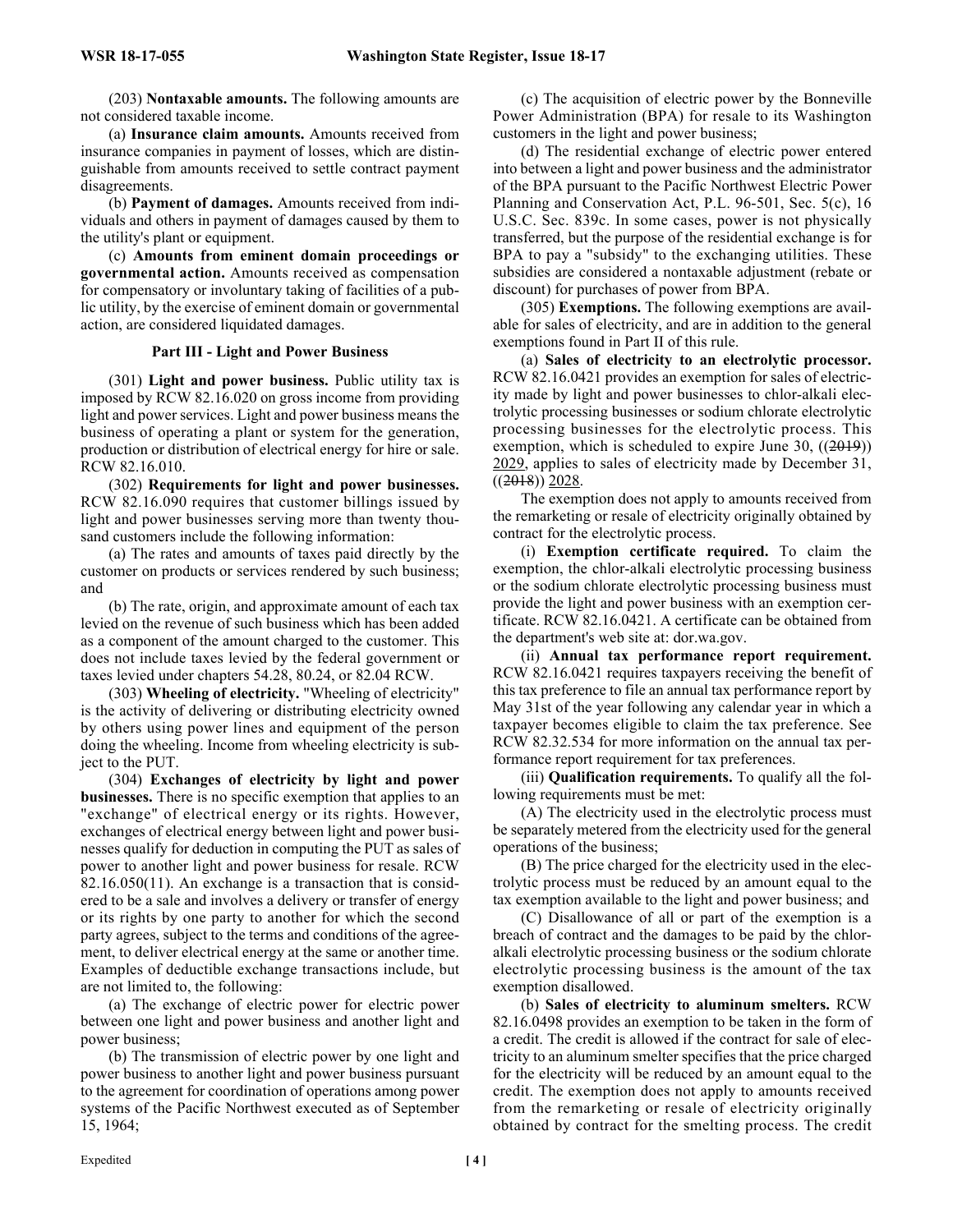allowed is the same amount as the utility tax that would otherwise have been due under RCW 82.16.020.

(c) **BPA credits or funds.** Effective June 10, 2010, through June 30, 2015, RCW 82.04.310 exempted from the B&O tax credits or payments received by persons from the BPA, for the purpose of implementing energy conservation programs or demand-side management programs. This exemption expired June 30, 2015, and credits or payments received on or after July 1, 2015, are subject to the B&O tax under the service and other activities classification.

(306) **Deductions.** The following deductions are available for sales of electricity, and are in addition to the general deductions found in Part II of this rule.

(a) **Sales of electricity for resale or for consumption outside Washington.** Amounts derived from the production, sale, or transfer of electrical energy for resale within or outside the state of Washington or for consumption outside the state are deductible under RCW 82.16.050(11). These sales of electricity are also not subject to the manufacturing B&O tax. RCW 82.04.310.

(b) **Low density light and power businesses.** RCW 82.16.053 provides a deduction for light and power businesses having seventeen or fewer customers per mile of distribution power lines with retail power rates that exceed the state average power rate. The statute requires the department to determine the state average electric power rate each year and make this rate available to these businesses. This rate and additional information regarding this deduction can be found on the department's web site at: dor.wa.gov.

(c) **Conservation - Electrical energy and gas.** RCW 82.16.055 provides deductions relating to the production or generation of energy from cogeneration or renewable resources, and for measures to improve the efficiency of energy end-use.

(i) **Restrictions.** Use of the deductions is subject to the following restrictions:

(A) They apply only to new facilities for the production or generation of energy from cogeneration or renewable energy resources or measures to improve the efficiency of energy end-use on which construction or installation was begun after June 12, 1980, and before January 1, 1990;

(B) The measures or projects must be, at the time they are placed in service, reasonably expected to save, produce, or generate energy at a total incremental system cost per unit of energy delivered to end-use which is less than or equal to the incremental system cost per unit of energy delivered to end-use from similarly available conventional energy resources that utilize nuclear energy or fossil fuels and that the gas or electric utility could acquire to meet energy demand in the same time period; and

(C) They may be taken for a period not exceeding thirty years after the project is placed in operation. Any recurring costs determined to be eligible for deduction under this rule will cease to be eligible in whole or part at the time of termination of any energy conservation measure or project that originally authorized the deduction under RCW 82.16.055.

(ii) **What can be deducted.** The following may be deducted from a taxpayer's gross income:

(A) Amounts equal to the cost of production at the plant for consumption within the state of Washington of electrical energy produced or generated from cogeneration as defined in RCW 82.08.02565;

(B) Amounts equal to the cost of production at the plant for consumption within the state of Washington of electrical energy or gas produced or generated from renewable energy resources such as solar energy, wind energy, hydroelectric energy, geothermal energy, wood, wood wastes, municipal wastes, agricultural products and wastes, and end-use waste heat;

(C) Amounts expended to improve consumers' efficiency of energy end-use or to otherwise reduce the use of electrical energy or gas by the consumer;

(D) Amounts received by a utility as a contribution for the installation of service, and later refunded to the customer, are deductible from gross income at the time the amounts are refunded;

(E) Production expenses, eligible fuel costs and book depreciation of capital costs. Eligible fuel costs are all fuels if used for cogeneration or nonfossil fuel costs if not a cogeneration facility.

(307) **Credits.** Credit is available to light and power businesses that make contributions to an electric utility rural economic development revolving fund. The credit is equal to fifty percent of contributions made during a fiscal year to an electric utility rural economic development revolving fund.

(a) Light and power businesses may take a credit up to twenty-five thousand dollars, not to exceed the PUT that would normally be due, against their public utility tax liability each fiscal year for contributions made.

(b) Expenditures from the electric utility rural economic development revolving fund must be made solely on qualifying projects, in a designated qualifying rural area. For additional information see RCW 82.16.0491.

(c) The total amount of credits available statewide on a fiscal year basis for all qualified businesses is three hundred fifty thousand dollars. The department will allow earned credits on a first-come, first-served basis. The right to earn these tax credits expired June 30, 2011. Unused earned credits may be carried forward to subsequent years provided the department has given prior approval.

#### **Part IV - Gas and Water Distribution Businesses**

(401) **Gas distribution.** Gross income received for the distribution of gas is taxable under PUT as provided by RCW 82.16.020. Gas distribution business means the business of operating a plant or system for the production or distribution for hire or sale of gas, whether manufactured or natural. RCW 82.16.010. See Part II for general exemptions and deductions that may apply to gas distribution.

(402) **Requirements for gas distribution businesses.** RCW 82.16.090 requires that customer billings issued by gas distribution businesses serving more than twenty thousand customers include the following information:

(a) The rates and amounts of taxes paid directly by the customer on products or services rendered by such business; and

(b) The rate, origin, and approximate amount of each tax levied on the revenue of such business which has been added as a component of the amount charged to the customer. This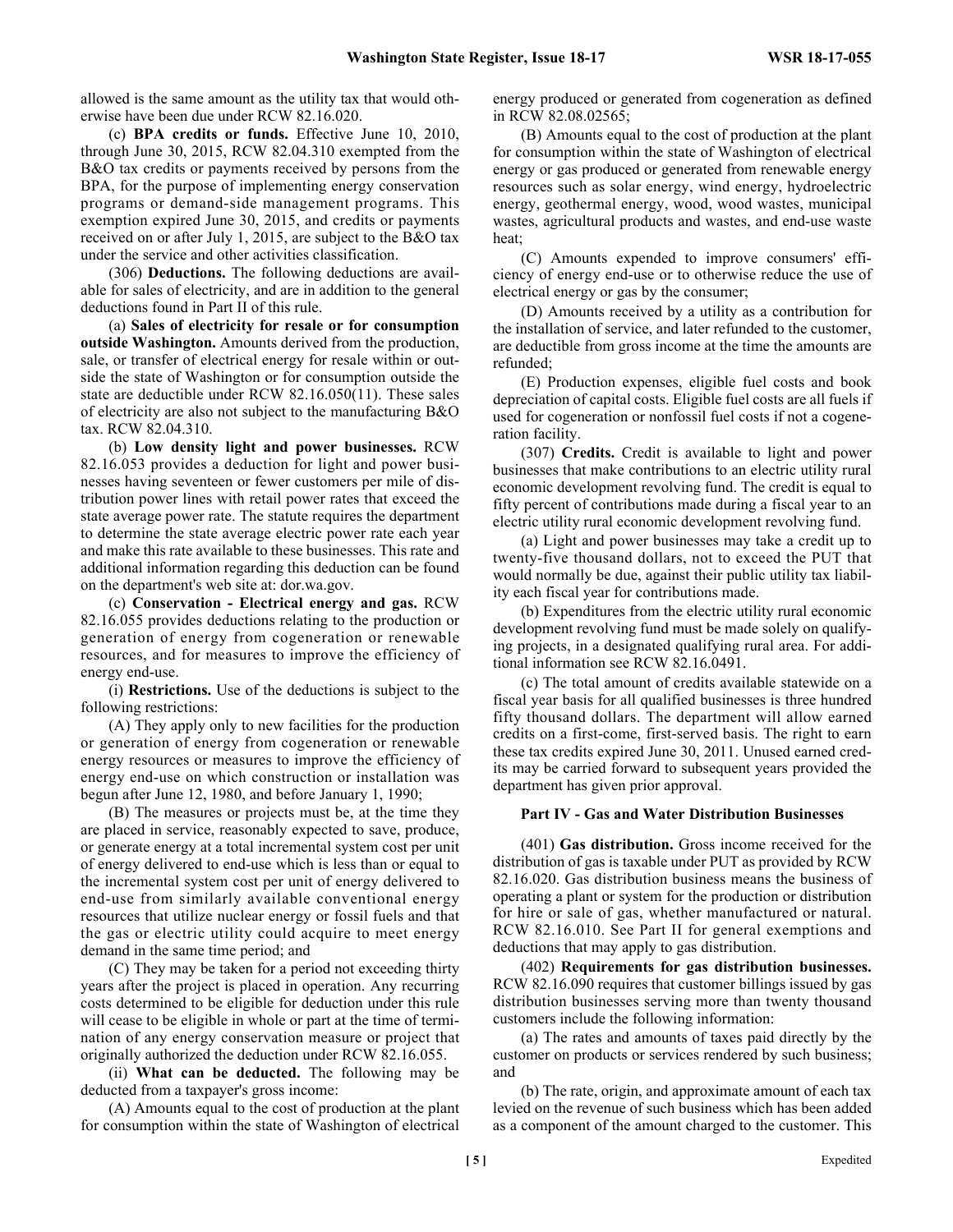does not include taxes levied by the federal government or taxes levied under chapters 54.28, 80.24, or 82.04 RCW.

(c) In addition to the general exemptions and deductions noted in Part II of this rule, the law provides the following:

(i) **Sales of natural or manufactured gas to aluminum smelters.** RCW 82.16.0498 provides an exemption to be taken in the form of a credit for sales of natural or manufactured gas to aluminum smelters. The credit is allowed if the contract for sale of gas to an aluminum smelter specifies that the price charged for the gas will be reduced by an amount equal to the credit. The credit allowed is the same amount as the utility tax that would otherwise have been due under RCW 82.16.020.

(ii) **Conservation - Energy from gas.** RCW 82.16.055 provides deductions for the production or generation of energy from cogeneration or renewable resources and for measures to improve the efficiency of energy end-use. See subsection (306)(c) of this rule.

(iii) **Compressed natural gas and liquefied natural gas used as transportation fuel.**

(A) Effective July 1, 2015, RCW 82.16.310 provides an exemption for sales by a gas distribution business of natural gas, compressed natural gas, and liquefied natural gas if the:

(I) Compressed natural gas or liquefied natural gas is sold or used as transportation fuel; or

(II) Buyer uses natural gas to manufacture compressed natural gas or liquefied natural gas to be sold or used as transportation fuel.

(B) The buyer must provide and the seller must retain an exemption certificate. See the department's web site at: dor.wa.gov for the "Purchases of Natural Gas for Use as Transportation Fuel" form. RCW 82.16.310.

(C) Although sales of natural gas, compressed natural gas, and liquefied natural gas may be exempt under RCW 82.16.310, the income from such sales may be subject to other taxes such as business and occupation tax and retail sales tax.

(D) For the purpose of this subsection, "transportation fuel" means fuel for the generation of power to propel a motor vehicle as defined in RCW 46.04.320, a vessel as defined in RCW 88.02.310, or a locomotive or railroad car.

(403) **Water distribution.** PUT is imposed on amounts derived from the distribution of water under RCW 82.16.020. Water distribution business means the business of operating a plant or system for the distribution of water for hire or sale. RCW 82.16.010. In addition to the general exemptions and deductions noted in Part II of this rule, the law provides the following:

(a) **Water distribution by a nonprofit water association.** Amounts derived from the distribution of water by a nonprofit water association and used for capital improvements, related to the water distribution service, by that association are deductible under RCW 82.16.050(12).

(b) **Distribution of irrigation water.** Amounts derived from the distribution of water through an irrigation system, for irrigation purposes, are deductible under RCW 82.16.050 (7). The phrase "for irrigation purposes" means water used solely for nourishing plant life. Thus, when a water distribution business supplies potable water and some of the water is segregated and separately supplied solely for the nourishing

of plant life as opposed to water supplied for domestic, municipal, or industrial uses, charges for such separately supplied irrigation water may be deducted from gross income subject to PUT.

To meet the "irrigation system" requirement, a water distribution business must demonstrate that its distribution system has turnouts or similar connections for irrigation purposes that are separate from service hookups or similar connections for domestic, industrial, or municipal uses. Under the appropriate circumstances, the use of separate meters and cross-connection or back flow devices may be evidence of such separate connections.

### **WSR 18-17-170 EXPEDITED RULES DEPARTMENT OF AGRICULTURE** [Filed August 22, 2018, 6:45 a.m.]

Title of Rule and Other Identifying Information: Chapter 16-557 WAC, Washington asparagus commission.

Purpose of the Proposal and Its Anticipated Effects, Including Any Changes in Existing Rules: This rule making amends the Washington asparagus commission marketing order by (1) reorganizing definitions; (2) removing the requirement that research is done by Washington State University; (3) establishing a due date on payment of the assessment; (4) establishing a date by which assessments will be determined to be late; (5) adding public disclosure procedures; (6) including additional counties under the marketing order; (7) combining districts 2 and 3 into a single district; (8) designating position 6 as an at-large position; (9) reducing the age requirement of commissioners to 21; and (10) removing term limits.

Reasons Supporting Proposal: The asparagus industry in Washington has greatly declined since the marketing order was established in 1991, and current rules make it difficult to fully seat and administer the commission. These changes are necessary to allow the Washington asparagus commission to continue to carry out the purposes of the marketing order. In addition, RCW 42.56.040 requires agencies to publish its procedures regarding public disclosure requests.

Statutory Authority for Adoption: RCW 15.65.047, 42.56.040, and chapter 34.05 RCW.

Statute Being Implemented: Chapters 15.65 and 42.56 RCW.

Rule is not necessitated by federal law, federal or state court decision.

Name of Proponent: Washington asparagus commission, governmental.

Name of Agency Personnel Responsible for Drafting, Implementation, and Enforcement: Alan Schreiber, 2621 Ringold Road, Eltopia, 509-266-4303.

This notice meets the following criteria to use the expedited adoption process for these rules:

Relates only to internal governmental operations that are not subject to violation by a person.

Content is explicitly and specifically dictated by statute.

Explanation of the Reason the Agency Believes the Expedited Rule-Making Process is Appropriate: Using the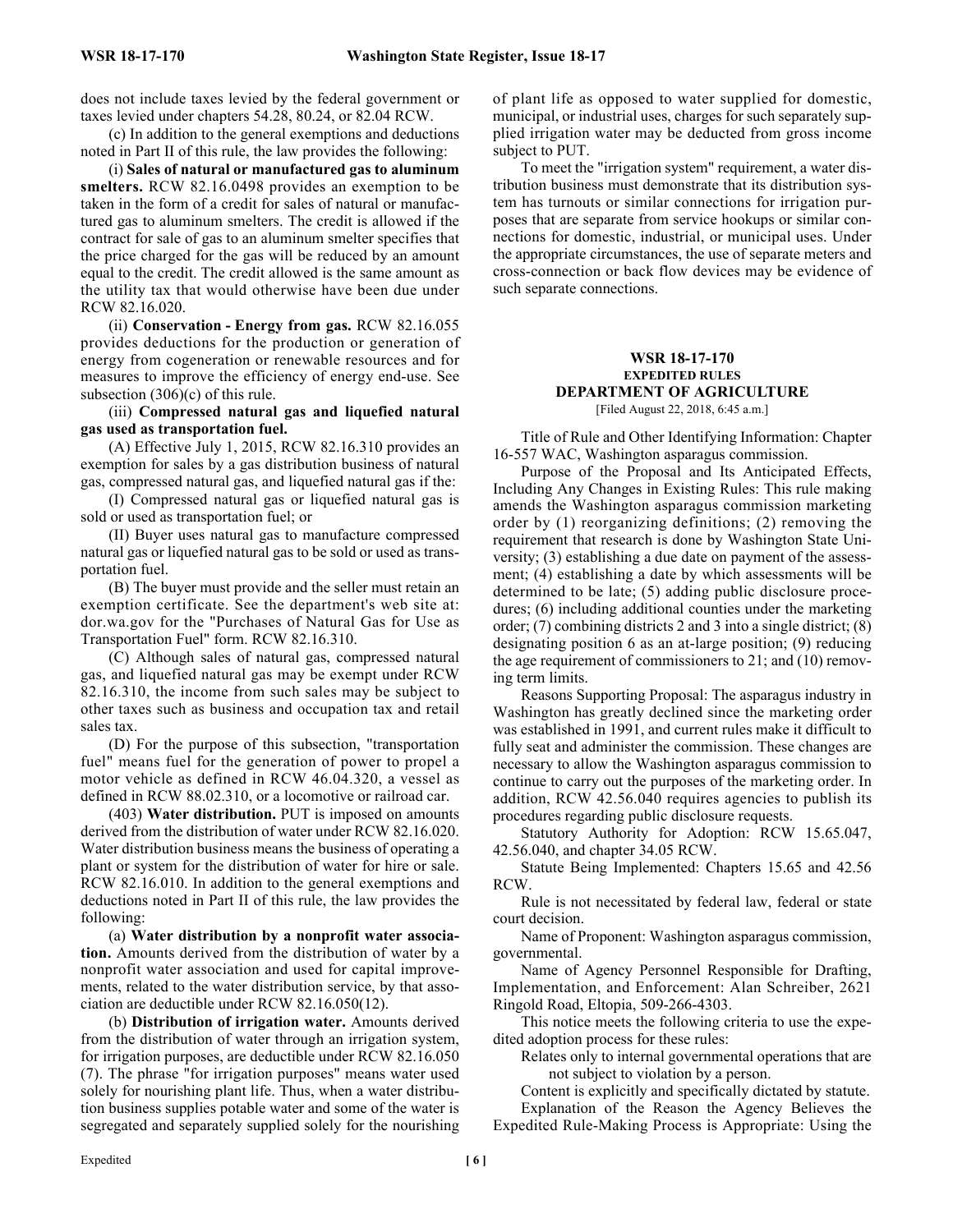expedited rule-making process is appropriate because the subject matter does not rise to the importance of a referendum of affected producers.

#### **NOTICE**

THIS RULE IS BEING PROPOSED UNDER AN EXPEDITED RULE-MAKING PROCESS THAT WILL ELIMINATE THE NEED FOR THE AGENCY TO HOLD PUBLIC HEARINGS, PREPARE A SMALL BUSINESS ECONOMIC IMPACT STATEMENT, OR PROVIDE RESPONSES TO THE CRITERIA FOR A SIGNIFICANT LEGISLATIVE RULE. IF YOU OBJECT TO THIS USE OF THE EXPEDITED RULE-MAKING PROCESS, YOU MUST EXPRESS YOUR OBJECTIONS IN WRITING AND THEY MUST BE SENT TO Teresa Norman, Department of Agriculture, P.O. Box 42560, Olympia, WA 98504- 2560, phone 360-902-2043, fax 360-902-2092, email tnorman@agr.wa.gov, AND RECEIVED BY October 23, 2018.

> August 22, 2018 Patrick Capper Deputy Director

AMENDATORY SECTION (Amending WSR 98-16-081, filed 8/5/98, effective 9/5/98)

**WAC 16-557-010 Definition of terms.** For the purpose of this marketing order:

 $(( (4)))$  "Act" means the Washington Agricultural Enabling Act of 1961 or chapter 15.65 RCW.

"Affected area" means the entire state of Washington.

"Affected handler" means both affected handler fresh and affected handler processor.

"Affected handler, fresh" means any person who acts as principal or agent or otherwise in selling, marketing, or distributing fresh asparagus not produced by him/her.

"Affected handler, processor" means any person who acts as principal or agent or otherwise in processing, freezing asparagus, and selling, marketing, or distributing said processed or frozen asparagus, not produced by him/her.

"Affected producer" means any person who produces in the state of Washington asparagus in commercial quantities for fresh market, for processing, or for sale to processors.

"Affected unit" means one pound net pay weight of asparagus.

"Asparagus" means and includes all kinds, varieties, and hybrids of *"officinalis" Linn.*

"Asparagus commodity board," hereinafter referred to as "board," means the commodity board formed under the provisions of WAC 16-557-020.

"Commercial quantity" means any asparagus produced for market in quantities of three tons (6,000 pounds) or more, in any calendar year.

"Department" means the department of agriculture of the state of Washington.

 "Director" means the director of agriculture of the state of Washington or his duly appointed representative.

 $((2)$  "Department" means the department of agriculture of the state of Washington.

(3) "Act" means the Washington Agricultural Enabling Act of 1961 or chapter 15.65 RCW.

(4))) "Hosting" may include providing meals, refreshments, lodging, transportation, gifts of a nominal value, reasonable and customary entertainment, and normal incidental expenses at meetings or gatherings.

"Marketing season" or "fiscal year" means the twelvemonth period beginning with January 1st of any year and ending with the last day of December following, both dates being inclusive.

 "Person" means any person, firm, association, or corporation.

 $((5)$  "Affected producer" means any person who produces in the state of Washington asparagus in commercial quantities for fresh market, for processing, or for sale to processors.

(6) "Commercial quantity" means any asparagus produced for market in quantities of three tons (6,000 pounds) or more, in any calendar year.

(7) "Affected handler" means both affected handler fresh and affected handler processor.

(8) "Affected handler, fresh" means any person who acts as principal or agent or otherwise in selling, marketing, or distributing fresh asparagus not produced by him.

(9) "Affected handler, processor" means any person who acts as principal or agent or otherwise in processing, freezing asparagus, and selling, marketing, or distributing said processed or frozen asparagus, not produced by him.

(10) "Asparagus commodity board," hereinafter referred to as "board," means the commodity board formed under the provisions of WAC 16-557-020.

(11) "Asparagus" means and includes all kinds, varieties, and hybrids of *"officinalis" Linn.*

(12) "Marketing season" or "fiscal year" means the twelve-month period beginning with January 1 of any year and ending with the last day of December following, both dates being inclusive.

(13) "Producer-handler" means any person who acts both as a producer and as a handler with respect to asparagus. A producer-handler shall be deemed to be a producer with respect to the asparagus which he produces and a handler with respect to the asparagus which he handles, including those produced by himself.

(14) "Affected area" means the following counties in the state of Washington: Adams, Benton, Columbia, Franklin, Grant, Kittitas, Klickitat, Walla Walla, and Yakima.

(15))) "Promotional hosting" as used in these rules means the hosting of individuals and groups of individuals at meetings, meals, and gatherings for the purpose of cultivating trade relations and promoting sales of Washington grown asparagus.

 "Sell" includes offer for sale, expose for sale, have in possession for sale, exchange, barter, or trade.

 $((16)$  "Affected unit" means one pound net pay weight of asparagus.

(17) "Promotional hosting" as used in these rules means the hosting of individuals and groups of individuals at meetings, meals, and gatherings for the purpose of cultivating trade relations and promoting sales of Washington grown asparagus.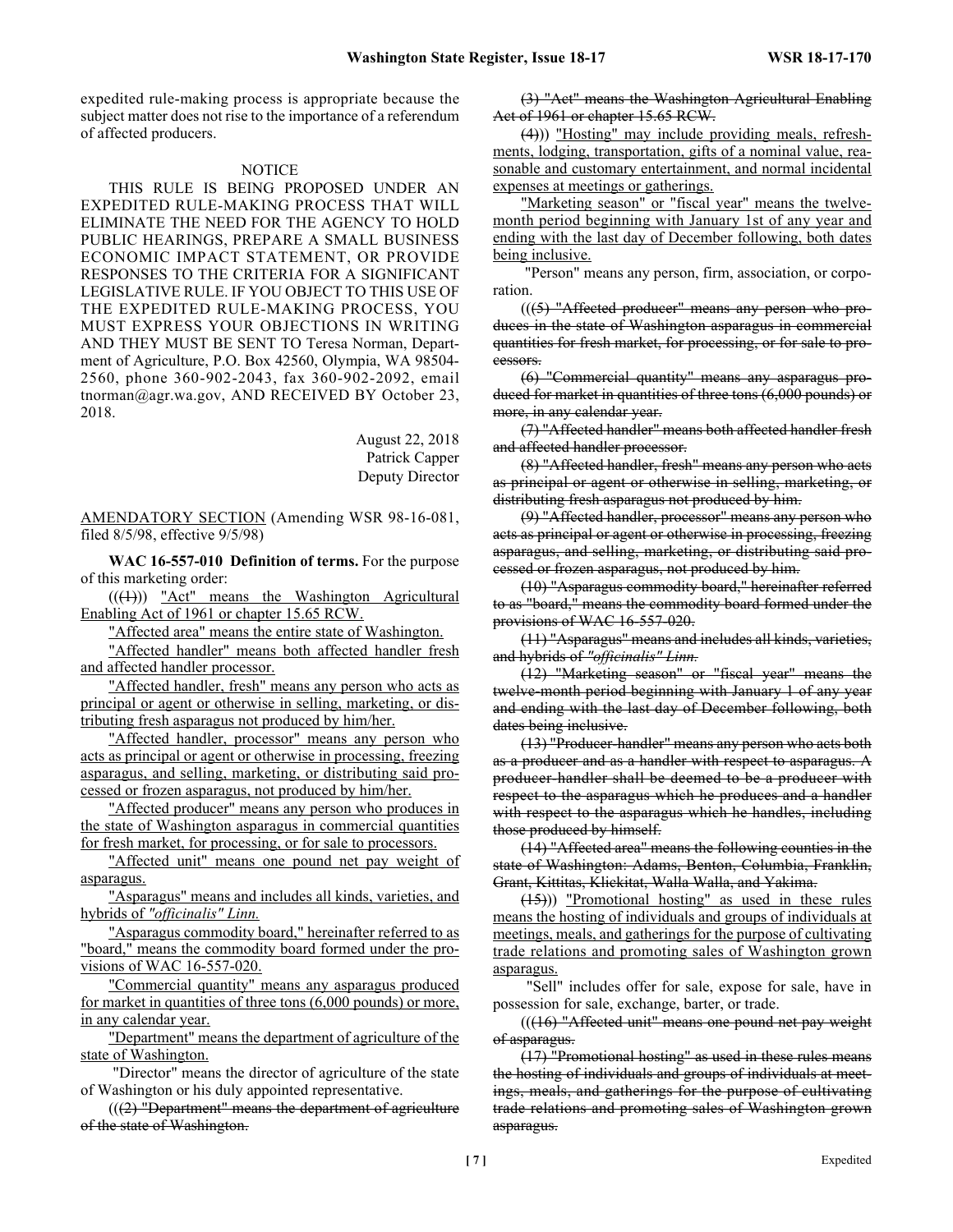(18) "Hosting" may include providing meals, refreshments, lodging, transportation, gifts of a nominal value, reasonable and customary entertainment, and normal incidental expenses at meetings or gatherings.)

AMENDATORY SECTION (Amending WSR 01-10-087, filed 5/1/01, effective 6/1/01)

**WAC 16-557-020 Asparagus commodity board.** (1) **Administration.** The provisions of this order and the applicable provisions of the act shall be administered and enforced by the board as the designee of the director.

### (2) **Board membership.**

(a) The board shall consist of nine members. Six members shall be affected producers elected as provided in this section, one member shall be an affected handler, fresh, elected as provided in this section, one member shall be an affected handler processor, as provided in this section. The director shall appoint one member who is neither an affected producer nor a handler to represent the department and the public.

(b) Effective January 1, 2002, for the purpose of nomination and election of producer members of the board, the affected area shall be that portion of the state of Washington located east of the summit of the Cascade Mountains and shall be divided into three representative districts as follows:

(i) District I shall have two board members, being positions one and two, and shall be Benton, Kittitas, Klickitat, and Yakima counties and counties in western Washington.

(ii) District II shall have three board members, being positions three, four, and five, and shall include the counties of Adams, Columbia, Franklin, ((and)) Grant, and Walla Walla counties and remaining counties in eastern Washington not in District I.

(iii) ((District III shall have one board member, being position six, and shall include the counties of Columbia and Walla Walla.)) Position six will become an at large position in the state of Washington.

# (3) **Board membership qualifications.**

(a) The affected producer members of the board shall be practical producers of asparagus and shall be citizens and residents of the state of Washington, ((over the age of twentyfive years,)) must be at least twenty-one years of age, each of whom is and has been  $((\text{actively}))$ , either individually or as an officer or an employee of a corporation, firm, partnership, association, or cooperative, actually engaged in producing asparagus within the state of Washington for a period of five years and has, during that time, derived a substantial portion of his income therefrom. ((Producer-handlers shall be considered to be acting only as handlers for purpose of election and membership on a commodity board.))

(b) The affected handler member of the board shall be a practical handler of asparagus and shall be a citizen and resident of the state of Washington, ((over the age of twenty-five years and)) who is and has been, either individually or as an officer or an employee of a corporation, firm, partnership association or cooperative actually engaged in handling asparagus within the state of Washington for a period of five years and has during that period derived a substantial portion of his income therefrom.

(c) The qualifications of members of the board must continue during their term of office.

#### (4) **Term of office.**

(a) The term of office, for members of the board shall be three years, and one-third of the membership as nearly as possible shall be elected each year.

(b) Membership positions on the board shall be designated numerically; affected producers shall have positions one through six, affected handler member fresh product, position seven, affected handler member, processor, position eight, and the member appointed by the director, position nine.

 $((e)$  The term of office for the initial board members shall be as follows:

Positions one, three, and seven - one year, shall terminate on December 31, 1992;

Positions two, four, and five - two years, shall terminate on December 31, 1993;

Positions six and eight - three years, shall terminate on December 31, 1994.

(d) No elected produce member of the board may serve more than two full consecutive three-year terms.))

(5) **Nomination and election of board members.** For the purpose of nominating candidates for election to board membership, the director shall call separate meetings of affected producers, affected handlers, fresh and affected handler processors. Each year the director shall call for nomination meetings in those districts whose board members' term is about to expire. Such meetings shall be held at least thirty days in advance of the date set by the director for the election of board members. Notice of every such meeting shall be published in a newspaper of general circulation within the affected area not less than ten days in advance of the date of such meeting; and, in addition, written notice of every such meeting shall be given to all affected producers within the affected area and all affected handlers according to the list maintained by the director pursuant to RCW 15.65.200 of the act. Nonreceipt of notice by any interested person shall not invalidate the proceedings at such nomination meeting. Any qualified affected producer or affected handler may be nominated orally for membership on the board at such nomination meeting. Nominations may also be made within five days after any such meeting by written petition filed with the director, signed by not less than five affected producers or affected handlers. At the inception of this order, nominations may be made at the issuance hearing.

If the board moves and the director approves that the nomination meeting procedure be deleted, the director shall give notice of the vacancy by mail to all affected producers or handlers. Nominating petitions for producers shall be signed by not less than five affected producers of the district from which such a candidate will be elected. Nomination petitions for handlers, fresh and processed shall be signed by not less than three affected handlers. The final date for filing nominations which shall not be less than twenty days after the notice was mailed.

# (6) **Election of board members.**

(a) Members of the board shall be elected by secret mail ballot within the month of November under the supervision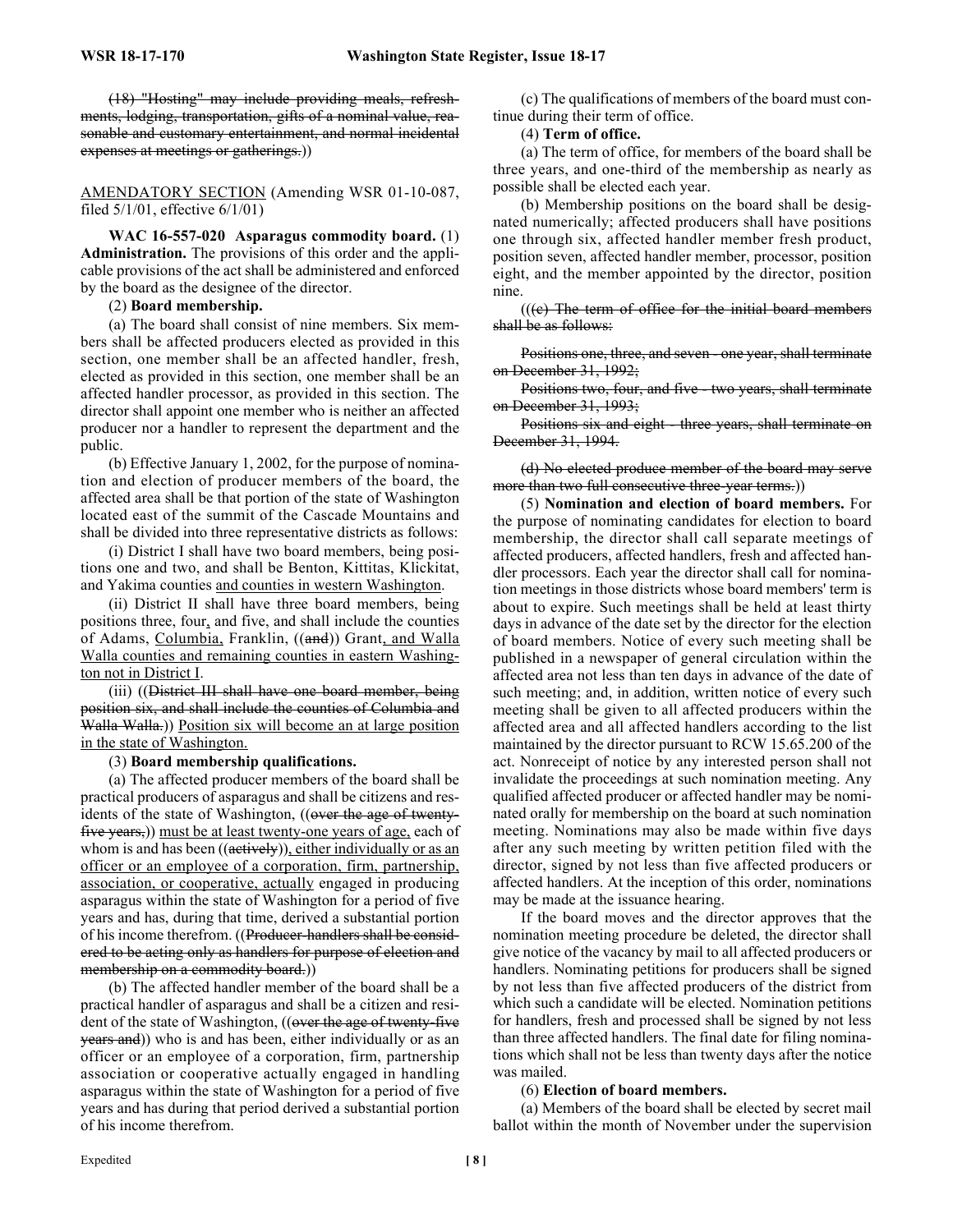of the director. Affected producer members of the board shall be elected by a majority of the votes cast by the affected producers within the affected district. Each affected producer within the affected district shall be entitled to one vote.

Affected handler, fresh, shall be elected by a majority of the votes cast by the affected handlers, fresh. Affected handler, processor, shall be elected by a majority of the votes cast by the affected handlers, processor.

(b) If a nominee does not receive a majority of the votes on the first ballot, a run-off election shall be held by mail in a similar manner between the two candidates for such position receiving the largest number of votes.

(c) Notice of every election for board membership shall be published in a newspaper of general circulation within the affected area not less than ten days in advance of the date of such election. Not less than ten days prior to every election for board membership, the director shall mail a ballot of the candidates to each affected producer or affected handler entitled to vote whose name appears on the list of such affected producers and affected handler within the affected area maintained by the director in accordance with RCW 15.65.200. Any other affected producer or affected handler entitled to vote may obtain a ballot by application to the director upon establishing his qualifications. Nonreceipt of a ballot by any affected producer shall not invalidate the election of any board members.

(7) **Vacancies prior to election.** In the event of a vacancy on the board, the remaining members shall select a qualified person to fill the unexpired term.

(8) **Quorum.** A majority of the members shall constitute a quorum for the transaction of all business and the carrying out of all duties of the board.

(9) **Board compensation.** No member of the board shall receive any salary or other compensation, but each member may receive thirty-five dollars or an amount as provided for in RCW 43.03.230 for each day in actual attendance at or traveling to and from meetings of the board or on special assignment for the board, together with travel expenses at the rates allowed state employees.

(10) **Powers and duties of the board.** The board shall have the following powers and duties:

(a) To administer, enforce, and control the provisions of this order as the designee of the director.

(b) To elect a chairman and such other officers as the board deems advisable.

(c) To employ and discharge at its discretion such personnel as the board determines necessary and proper to carry out the purpose of the order and effectuate the declared policies of the act.

(d) To pay only from moneys collected as assessments or advances thereon the costs arising in connection with the formulation, issuance, administration, and enforcement of the order. Such expenses and costs may be paid by check, draft, or voucher in such form and in such manner and upon the signature of the person as the board may prescribe.

(e) To reimburse any applicant who has deposited with the director in order to defray the costs of formulating the order.

(f) To establish an "asparagus board marketing revolving fund" and such fund to be deposited in a bank or banks or financial institution or institutions, approved for the deposit of state funds, in which all money received by the board, except for an amount of petty cash for each days' needs, not to exceed fifty dollars, shall be deposited daily.

(g) To keep or cause to be kept in accordance with accepted standards of good accounting practice, accurate records of all assessments, paid outs, moneys, and other financial transactions made and done pursuant to this order. Such records, books, and accounts shall be audited subject to procedures and methods lawfully prescribed by the state auditor. Such books and accounts shall be closed as of the last day of each fiscal year. A copy of such audit shall be delivered within thirty days after the completion thereof to the governor, the director, the state auditor, and the board.

(h) To require a bond of all board members and employees of the board in a position of trust in the amount the board shall deem necessary. The premium for such bond or bonds shall be paid by the board from assessments collected. Such bond shall not be necessary if any such board member or employee is covered by any blanket bond covering officials or employees of the state of Washington.

(i) To prepare a budget or budgets covering anticipated income and expenses to be incurred in carrying out the provisions of the order during each fiscal year.

(j) To establish by resolution, a headquarters which shall continue as such unless and until so changed by the board. All records, books, and minutes of board meetings shall be kept at such headquarters.

(k) To adopt rules and regulations of a technical or administrative nature, subject to the provisions of chapter 34.05 RCW (Administrative Procedure Act).

(l) To carry out the provisions of RCW 15.65.510 covering the obtaining of information necessary to effectuate the provisions of the order and the act.

(m) To bring actions or proceedings, upon joining the director as a party, for specific performance, restraint, injunction, or mandatory injunction against any person who violates or refuses to perform the obligations or duties imposed upon him by the act or the order.

(n) To confer with and cooperate with the legally constituted authorities of other states and of the United States for the purpose of obtaining uniformity in the administration of federal and state marketing regulations, licenses, agreements, or orders.

(o) To carry out any other grant of authority or duty provided designees and not specifically set forth in this section.

(p) To authorize the members of a commodity board, or their agents or designees, to participate in federal or state hearings or other proceedings concerning regulation of the manufacture, distribution, sale, or use of any pesticide as defined by RCW 15.38.030(1) or any agricultural chemical which is of use or potential use in producing the affected commodity, and may authorize the expenditure of commission funds for this purpose.

(11) **Procedures for board.**

(a) The board shall hold regular meetings, at least quarterly, and such meetings shall be held in accordance with chapter 42.30 RCW (Open Public Meetings Act).

(b) The board shall hold an annual meeting, at which time an annual report will be presented. The budget shall be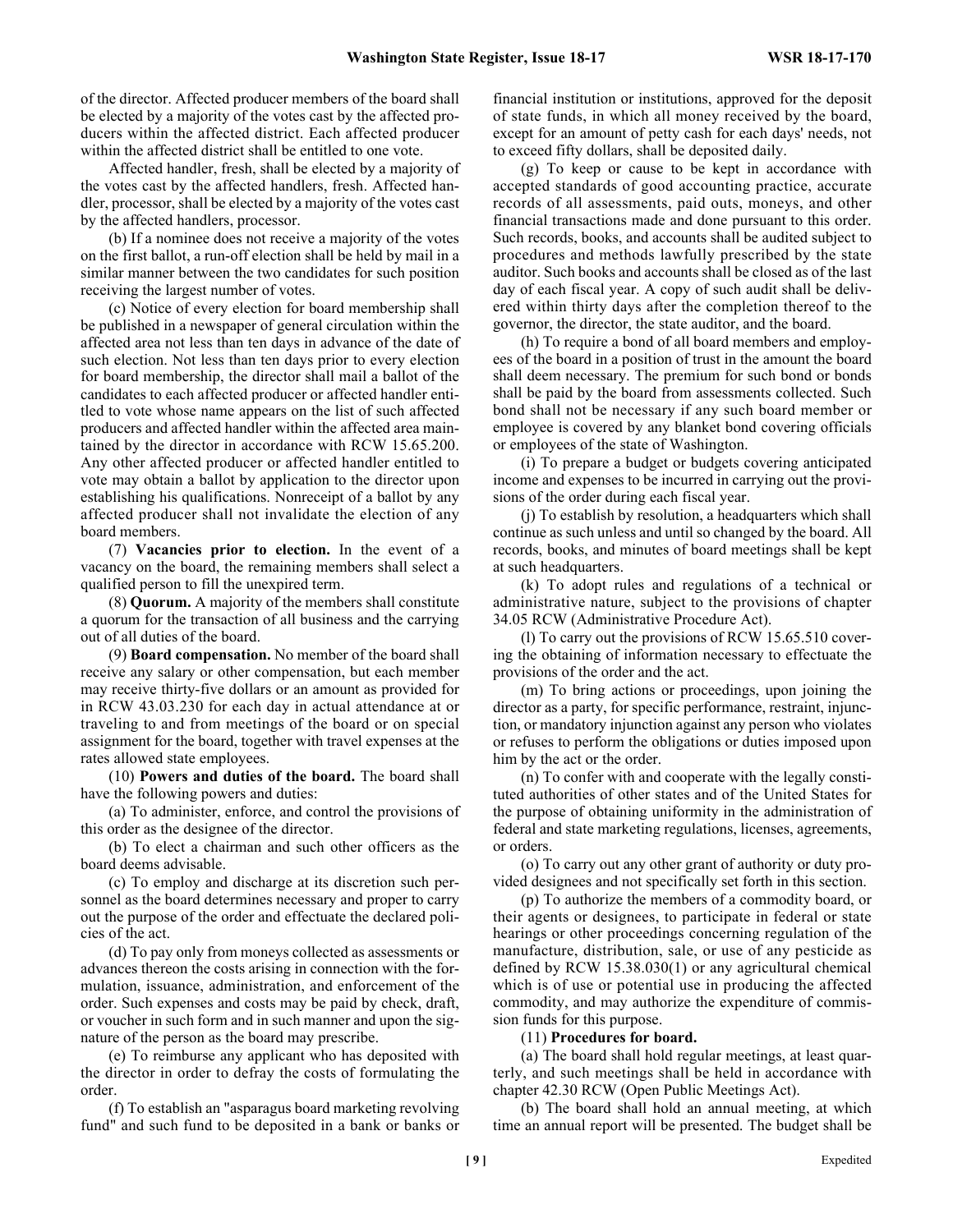presented for discussion at the meeting. In addition to such notice as may be required by chapter 42.30 RCW, notice of the annual meeting shall be given by the board at least ten days prior to the meeting by written notice to each producer, and handler and by regular news service.

(c) In accordance with RCW 42.30.080, the board shall establish by resolution, the time, place, and manner of calling special meetings of the board with reasonable notice to the members: Provided, That the notice of any special meeting may be waived by a waiver thereof by each member of the board.

# AMENDATORY SECTION (Amending WSR 91-09-003, filed 4/4/91, effective 5/5/91)

**WAC 16-557-030 Marketing order purposes.** The order is to promote the general welfare of the state, to enable producers of asparagus to help themselves establish orderly, fair, sound, efficient, unhampered marketing; facilitate cultural and harvesting improvements, and regulate unfair trade practices within the industry. To carry out the purposes of the order, the board may provide for a program in one or more of the following areas:

(1) Establish plans and conduct programs for advertising, sales, promotion, and/or other programs for maintaining present markets and/or creating new or larger markets for asparagus. Such programs shall be directed toward increasing the sale of asparagus without reference to any particular brand or trade name and shall neither make use of false or unwarranted claims in behalf of asparagus nor disparage the quality, value, sale, or use of any other agricultural commodity.

(2) Provide for research in the production, processing, and/or marketing of asparagus and expend the necessary funds for such purposes. ((Insofar as practicable, such research shall be carried on by Washington State University, but if in the judgment of the board, said university does not have the facilities for a particular project or if some other research agency has better facilities therefor, the project may be carried out by other research agencies selected by the board.))

(3) Investigate and take necessary action to prevent unfair trade practices as set forth in RCW 15.65.340 and to correct where possible, trade practices which hinder marketing of Washington asparagus.

(4) Prohibit making or publishing false or misleading advertising. Such regulation may authorize uniform trade practices applicable to all similarly situated handlers and/or other persons.

AMENDATORY SECTION (Amending WSR 91-09-003, filed 4/4/91, effective 5/5/91)

**WAC 16-557-041 Time—Place—Method for payment and collection of assessments.** Effective with the growing season of 1991, the following procedure is established for the reporting and paying of assessments levied pursuant to RCW 15.65.410 and WAC 16-557-040:

(1) All first handlers of asparagus for resale or for processing shall withhold the amount of the assessment from their remittance to growers and transmit same to the commission. All such assessments accumulated will be due and payable to the commission ((within thirty days of collection)) by the end of August. With the submission of the assessments, a report listing the name, address, pounds handled or purchased, and amount deducted or collected for each producer shall be submitted to the commission on forms provided by the commission.

(2) All growers selling asparagus other than to first handlers for resale or processing, whether selling direct or through brokers, and including all sales at retail, shall pay the assessment directly to the commission, within thirty days of sale of such product.

(3) Any assessments not paid ((after the above deadlines)) by September 30th shall be accompanied by an administrative fee of 10% as provided in RCW 15.65.440 of the act.

# NEW SECTION

**WAC 16-557-090 Public records officer.** The commission's public records shall be in the charge of the public records officer designated by the commission. The commission or its executive director may appoint a temporary public records officer to serve during the absence of the designated records officer. The public records officer shall be responsible for implementing the commission's rules regarding disclosure of public records, coordination of staff regarding disclosure of public records, and generally ensuring compliance by staff with public records disclosure requirements.

# NEW SECTION

**WAC 16-557-095 Requests for public records.** (1) All requests for disclosure of public records must be submitted in writing directly to the commission's public records officer by mail at Washington Asparagus Commission, 2621 Ringold Road, Eltopia, WA 99330. The written request should include:

(a) The name of the person requesting the record and the person's contact information;

(b) The calendar date on which the request is made;

(c) Sufficient information to readily identify the records being requested.

(2) Any person wishing to inspect the commission's public records may make an appointment with the public records officer to inspect the records at the commission office during regular business hours. In order to adequately protect the commission's public records, the following will apply:

(a) Public records made available for inspection may not be removed from the area the commission makes available for inspection.

(b) Inspection of any public record will be conducted in the presence of the public records officer or designee.

(3) Public records may not be marked or altered in any manner during inspection.

(4) The commission has the discretion to designate the means and the location for the inspection of records. The viewing of those records that require specialized equipment shall be limited to the availability of that equipment located at the commission office and the availability of authorized staff to operate that equipment.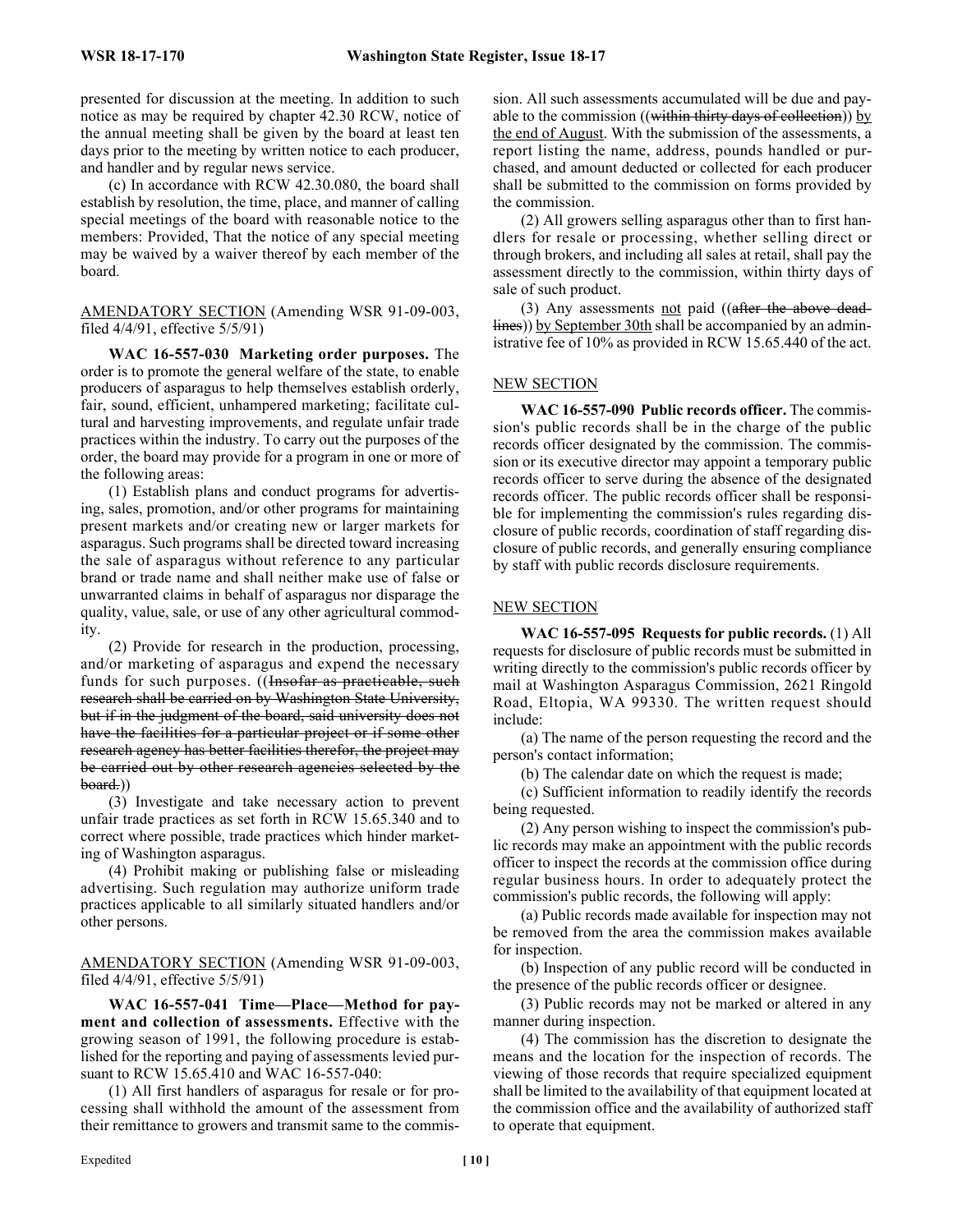#### NEW SECTION

**WAC 16-557-100 Response to public records request.** (1) The public records officer shall respond to public records requests within five business days by:

(a) Providing the record;

(b) Providing a link or address for a record available on the internet under RCW 42.56.520;

(c) Acknowledging receipt of the request and providing a reasonable estimate of the time the commission will require to respond to the request; or

(d) Denying the public records request. Responses refusing in whole or in part the inspection of a public record shall include a statement of the specific exemption authorizing the withholding of the record (or any part) and a brief explanation of how the exemption applies to the record(s) withheld or to any redactions in records produced.

(2) Additional time to respond to the request may be based upon the need to:

(a) Clarify the intent of the request;

(b) Locate and assemble the information requested;

(c) Notify third persons or agencies affected by the request; or

(d) Determine whether any of the information requested is exempt and that a denial should be made as to all or part of the request.

(3) In acknowledging receipt of a public records request that is unclear, the public records officer may ask the requestor to clarify what records the requestor is seeking. The public records officer is not obligated to provide further response if the requestor fails to clarify the request.

#### NEW SECTION

**WAC 16-557-105 Fees—Inspection and copying.** (1) No fee shall be charged for the inspection of public records.

(2) Pursuant to RCW 42.56.120(2) the commission declares for the following reasons that it would be unduly burdensome for it to calculate the actual costs it charges for providing copies of public records: Funds were not allocated for performing a study to calculate actual costs and the commission lacks the necessary funds to perform a study and calculations; staff resources are insufficient to perform a study and to calculate such actual costs; and a study would interfere with and disrupt other essential agency functions.

(3) The commission may charge fees for production of copies of public records consistent with the fee schedule established in RCW 42.56.120. For all copying or duplicating service charges incurred, an invoice will be sent to the requestor. Reimbursement is payable to the Washington asparagus commission within fifteen days of receipt. The commission may require that all charges be paid in advance of release of the copies of the records.

(4) The commission or its designee may waive any of the foregoing copying costs.

### NEW SECTION

**WAC 16-557-110 Exemptions.** The commission's public records are available for disclosure except as otherwise provided under chapter 42.56 RCW or any other law. Requestors should be aware of the following exemptions to public disclosure specific to commission records. This list is not exhaustive and other exemptions may apply:

(1) Production or sales records required to determine assessment levels and actual assessment payments to the commission under chapter 16.67 RCW (reference RCW 42.56.380(3)).

(2) Financial and commercial information and records supplied by persons:

(a) To the commission for the purpose of conducting a referendum for the establishment of the commission; or

(b) To the commission under chapter 15.65 RCW, with respect to domestic or export marketing activities or individual producer's production information (reference RCW 42.56.380(5)).

(3) Lists of individuals requested for commercial purposes (reference RCW 42.56.070(9)).

(4) Records which are relevant to a controversy to which the commission is a party but which records would not be available to another party under the rules of pretrial discovery for causes pending in the superior courts, including records involving attorney-client communications between the department and the office of the attorney general privileged under RCW 5.60.060(2).

#### NEW SECTION

**WAC 16-557-115 Review of denials of public records requests.** (1) Any person who objects to the denial of a request to copy or inspect public records may petition the commission for review of such decision by submitting a written request to the commission. The request shall specifically refer to the statement which constituted or accompanied the denial.

(2) The commission's executive director or designee shall immediately consider the matter and either affirm or reverse such denial. In any case, the request shall be returned with a final decision, within ten business days following receipt of the written request for review of the original denial.

(3) Under RCW 42.56.530, if the commission denies a requestor access to public records because it claims the record is exempt in whole or in part from disclosure, the requestor may request the attorney general's office to review the matter.

(4) Any person may obtain court review of a denial of a public records request under RCW 42.56.550.

# NEW SECTION

**WAC 16-557-120 Records index.** The commission shall establish a records index, which shall be made available for public review.